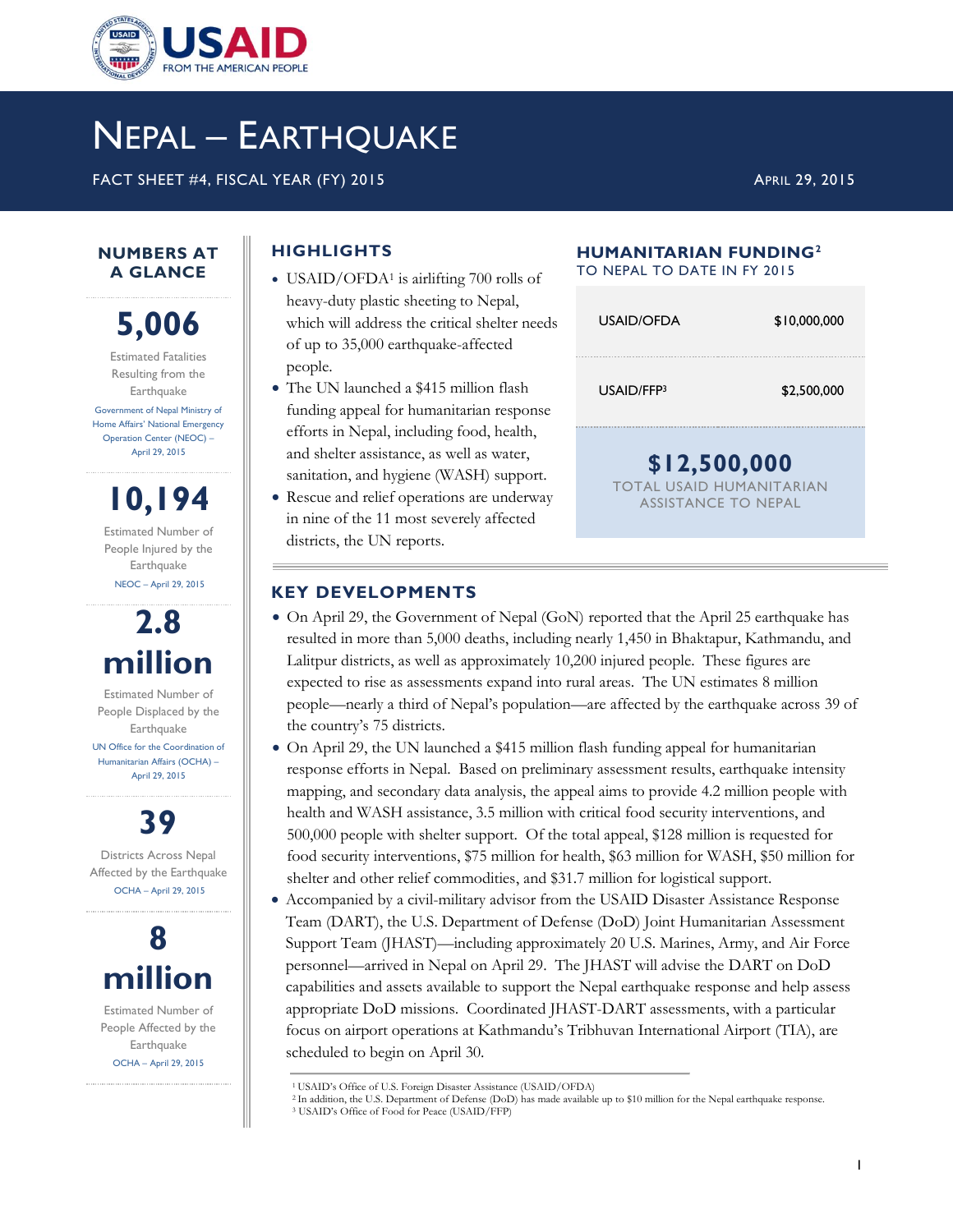#### **USAR AND LOGISTICS**

- Damaged infrastructure, poor weather conditions, and landslides have hampered access into northern Gorkha District's affected village development committees (VDCs)—small administrative divisions—which are presently accessible only by helicopter, according to relief actors. On April 28, local authorities dispatched two helicopters to northern Gorkha to conduct relief activities and distribute assistance.
- The two U.S. urban search-and-rescue teams (USARs)—part of USAID's 129-person DART—are coordinating searchand-rescue efforts with the GoN and other international USAR teams. On April 29, the U.S. teams completed search operations in northern Kathmandu and outskirts of the city.
- On April 29, DART logistics officers visited the humanitarian staging area at TIA. Inaugurated by the Logistics Cluster in late March, the staging area serves as a hub for airlifted and overland humanitarian assistance entering the Kathmandu Valley in the event of an emergency. The UN World Food Program (WFP) has 32 mobile storage units (MSUs) in Nepal, including three MSUs at the humanitarian staging area, for warehousing needs.

#### **SHELTER**

- Based on preliminary reports, the GoN estimates that the earthquake destroyed more than 70,000 houses in the worstaffected districts. Reports from the UN Office of the Resident Coordinator (ORC) and humanitarian actors indicate some damage to an additional 530,000 houses across the 39 affected districts, as well as to cultural heritage sites and other public infrastructure.
- Assessments of earthquake damage and humanitarian needs are underway in Gorkha, where USAID partners and relief organizations report severe damage. Significant numbers of houses—up to 80 percent—as well as a number of schools are thought to have sustained damage, according to humanitarian organizations. According to the International Organization for Migration (IOM), 14 VDCs in Gorkha may have 90 percent of their structures destroyed; however, damages have not been confirmed in all locations.
- On April 29, USAID/OFDA partner Save the Children (SC) reported reaching Gorkha's northern VDCs via air transport facilitated by the Nepalese army. SC has distributed 204 household shelter kits purchased with USAID/OFDA funding from a previous fiscal year and pre-positioned in their Central Region warehouse. Each kit supports an average household of five people. SC also plans to distribute 1,800 tarpaulins for shelter repair.
- To address critical shelter needs among earthquake-affected households, USAID/OFDA is airlifting 700 rolls of heavyduty plastic sheeting to benefit an estimated 7,000 households, or up to 35,000 people. USAID/OFDA partner IOM will distribute the plastic sheeting along with additional IOM supplies, such as rope, wire, and basic hand tools.

#### **DISPLACEMENT**

- The UN reports that approximately 2.8 million people countrywide are displaced following the April 25 earthquake. Displaced populations in Kathmandu Valley are gathering in public spaces, including Kathmandu's Halchowk Stadium, Memorial Park, and several recreational fields, as well as along roadsides. The GoN has identified 16 open spaces in Bakhtapur, Kathmandu, and Lalitpur districts for use as displacement sites for earthquake-affected populations that have lost their homes.
- To track populations displaced by the earthquake and develop profiles of sites hosting internally displaced persons (IDPs), IOM is launching a displacement tracking matrix (DTM). The DTM will cover the 16 GoN-identified IDP camps in the Kathmandu Valley, beginning with those deemed highest priority based on size and site location.
- With previous USAID/OFDA funding, IOM has worked with the GoN to identify, prepare, and preserve more than 80 open spaces in Kathmandu Valley, ensuring the sites are available for humanitarian purposes in the event of largescale disasters.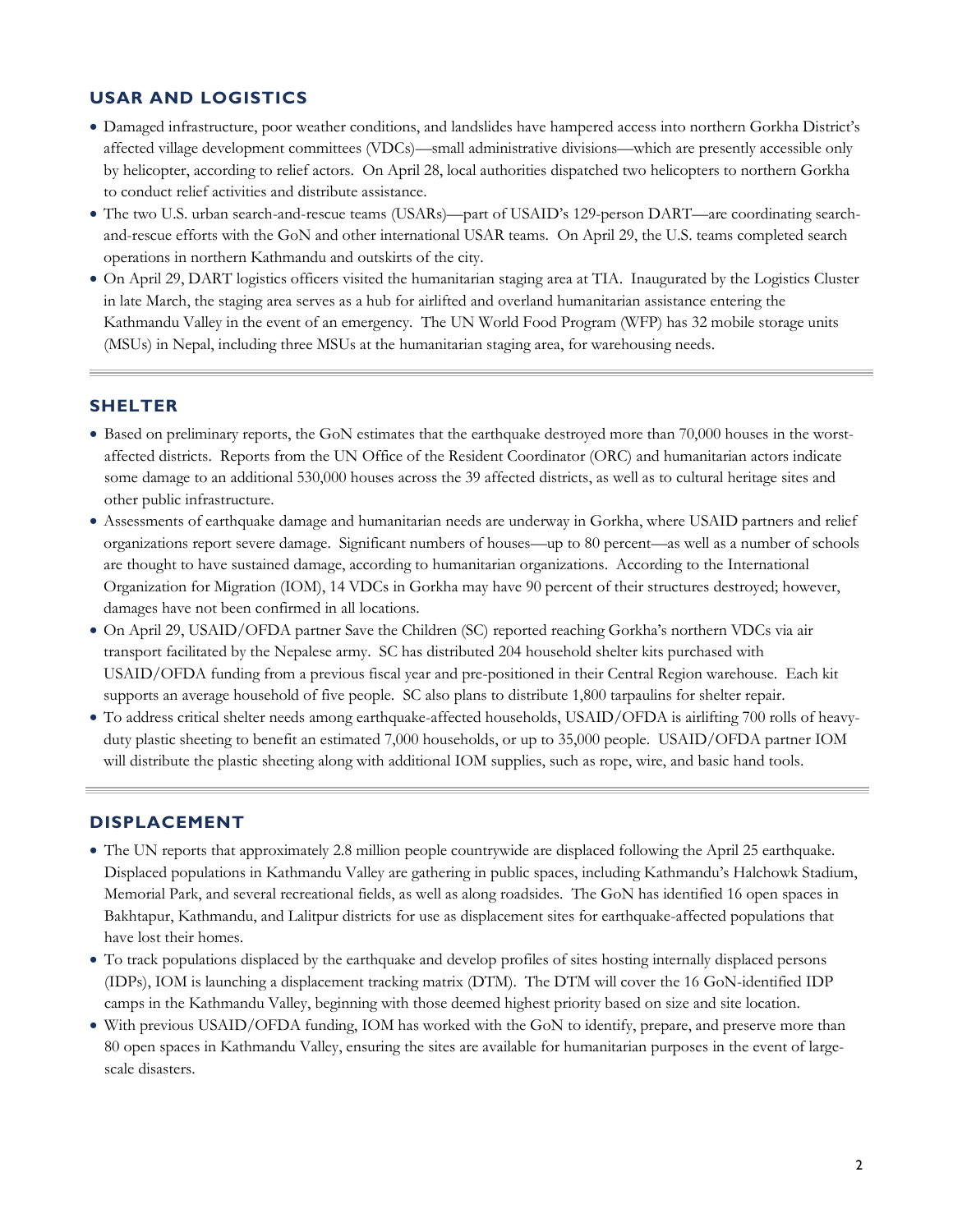#### **HEALTH**

- GoN Ministry of Health and Population (MoHP) officials reported that 11 earthquake-affected districts are in need of critical health support. The most urgent health-related needs include tents for use as shelter at overwhelmed or damaged hospitals and health centers, as well as logistics support.
- The MoHP has deployed directors to each of the 11 districts to coordinate international medical teams. In addition, assessment teams led by senior MoHP officials, in coordination with UN World Health Organization (WHO) Surveillance Medical Officers, report that approximately 90 percent of health facilities outside primary cities are nonoperational. MoHP has established field hospitals in Bhaktapur, Dhading, Gorkha, Lalitpur, and Kathmandu, and plans to expand to other districts as needed. The GoN is also conducting public health messaging to reduce the risk of disease outbreak.

#### **FOOD SECURITY**

- The Food Security Cluster estimates that approximately 1.4 million people will require immediate food assistance across 12 districts during the next three months; rapid needs assessments are underway in each of these prioritized districts. The earthquake has disrupted preparations for the next planting season, which begins in June, and may affect food security and livelihoods in the coming months. An estimated 70 percent of Nepal's population relies on agricultural production as their primary livelihoods.
- WFP reports reaching northern Gorkha via helicopter on April 29 with food assistance for distribution through the Nepal Red Cross Society (NRCS). However, rains and subsequent landslides hampered distribution efforts, and the organizations were able to distribute only 100 metric tons (MT) of food.
- WFP has launched a \$116.6 million Corporate Response Emergency Operation (CR-EMOP) to meet the immediate needs of 1.4 million food-insecure people in Nepal's Western and Central regions for three months. In support of WFP's efforts, USAID's Office of Food for Peace (USAID/FFP) has contributed \$2.5 million to this EMOP for the purchase of 1,390 MT of rice. This amount is expected to benefit 120,000 people for one month.



**2015 HUMANITARIAN FUNDING\***

\* Funding figures reflect contributions from the top donors as of April 29, 2015. All international figures are according to OCHA's Financial Tracking Service and based on international commitments during the current calendar year, while USG figures are according to the USG and reflect the most recent USG commitments based on the fiscal year, which began on October 1, 2014.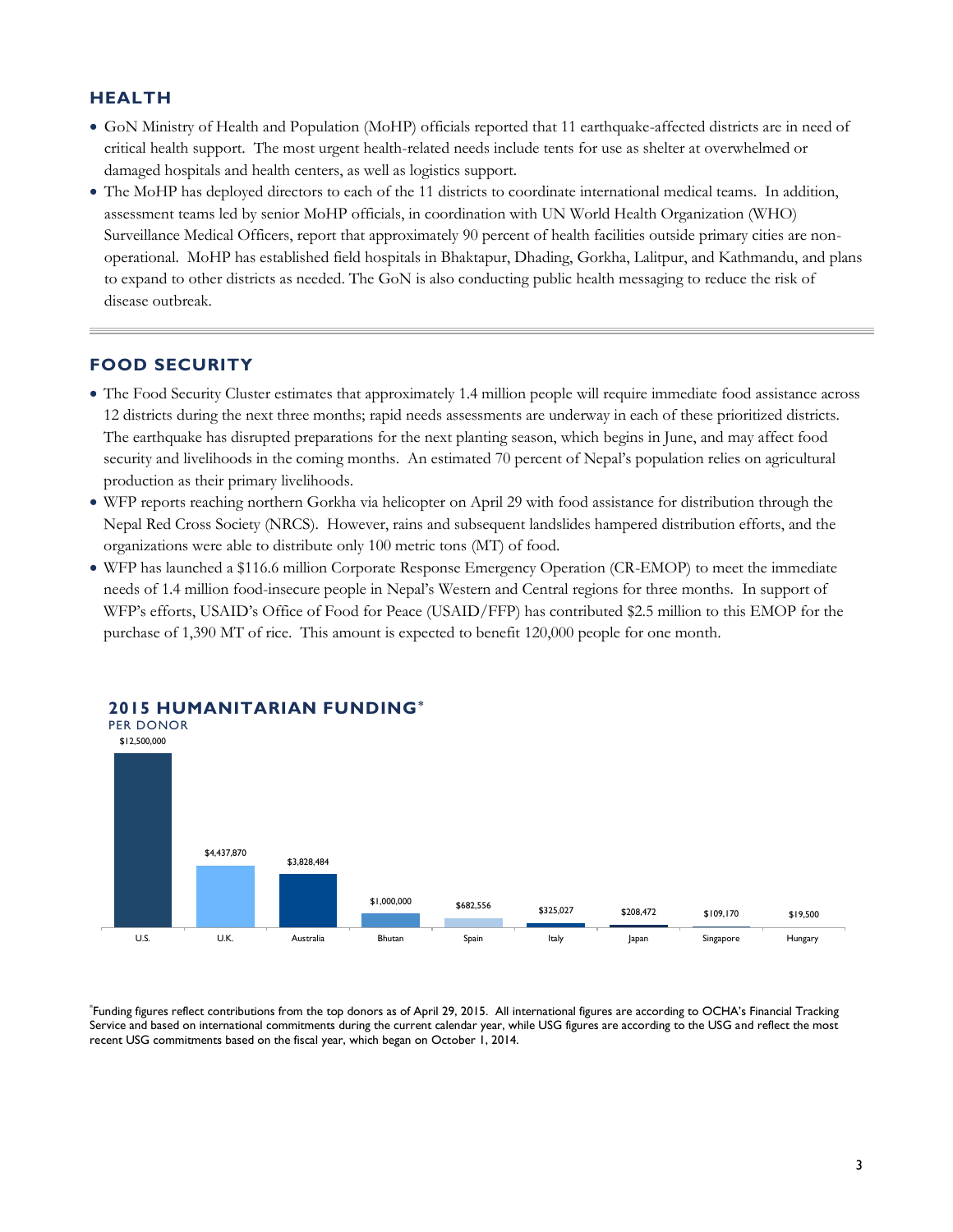### **CONTEXT**

- On April 25, a magnitude 7.8 earthquake struck central Nepal at a shallow depth of approximately 15 kilometers (km), according to the USGS. The epicenter of the earthquake was located approximately 77 km northwest of Kathmandu, the country's capital city, and 73 km east of Pokhara, another major city in central Nepal.
- The USG immediately issued a disaster declaration for Nepal due to the effects of the earthquake. Within hours of the seismic event, USAID/OFDA had activated a RMT in Washington, D.C., and deployed a DART—including USAR specialists—to support emergency response efforts in Nepal.
- For nearly two decades, USAID/OFDA has supported disaster risk reduction (DRR) efforts in Nepal, including throughout Kathmandu Valley. USAID/OFDA funding has enabled IOM to identify, prepare, and preserve more than 80 open spaces in Kathmandu Valley to ensure the sites are available for humanitarian purposes in the event of large-scale disasters. USAID/OFDA has also supported NRCS to pre-position critical emergency relief supplies in order to address the immediate needs of affected communities following a disaster.
- Through the Kathmandu-based National Society for Earthquake Technology (NSET), USAID/OFDA is strengthening Nepal's earthquake response capacity by institutionalizing DRR at the local and national levels in collaboration with the GoN, non-governmental organizations, schools, and local communities. With USAID/OFDA support, NSET is also promoting public-private partnerships for earthquake risk management and enhancing the capacity of municipal governments to develop and administer building code permits and control systems to better protect against seismic activity.

| <b>PARTNER</b>                     | <b>ACTIVITY</b>                     | <b>LOCATION</b>       | <b>AMOUNT</b> |  |
|------------------------------------|-------------------------------------|-----------------------|---------------|--|
| <b>USAID/OFDA<sup>2</sup></b>      |                                     |                       |               |  |
| SC                                 | <b>Shelter and Settlements</b>      | <b>Affected Areas</b> | \$1,000,000   |  |
|                                    | Humanitarian Assistance             | <b>Affected Areas</b> | \$7,255,477   |  |
|                                    | <b>DART/USAR Support Costs</b>      | <b>Affected Areas</b> | \$1,744,523   |  |
| <b>TOTAL USAID/OFDA ASSISTANCE</b> |                                     | \$10,000,000          |               |  |
|                                    |                                     |                       |               |  |
| <b>USAID/FFP3</b>                  |                                     |                       |               |  |
| <b>WFP</b>                         | Local and Regional Food Procurement | <b>Affected Areas</b> | \$2,500,000   |  |
| <b>TOTAL USAID/FFP ASSISTANCE</b>  |                                     |                       | \$2,500,000   |  |

**TOTAL USAID HUMANITARIAN ASSISTANCE TO NEPAL IN FY 2015 \$12,500,000** 

#### **USAID HUMANITARIAN ASSISTANCE TO NEPAL PROVIDED IN FY 2015<sup>1</sup>**

<sup>1</sup> Year of funding indicates the date of commitment or obligation, not appropriation, of funds.

<sup>2</sup> USAID/OFDA funding includes actual, obligated, and planned amounts as of April 29, 2015.

<sup>3</sup> Estimated value of food assistance.

**IMPLEMENTING**